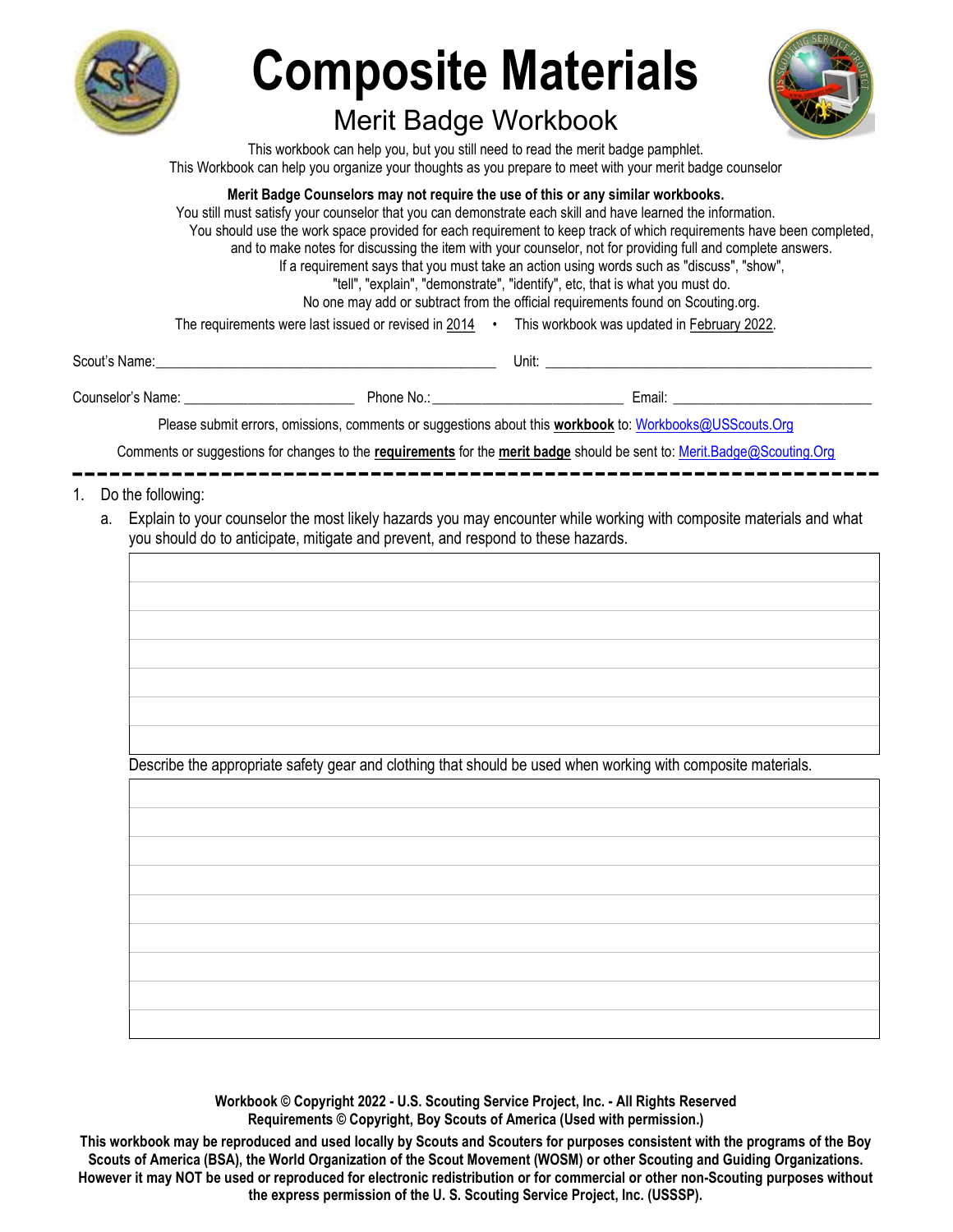b. Explain the precautions that must be taken when handling, storing, and disposing of resins, reinforcements, and other materials used in composites. Include in your discussion the importance of health, safety, and environmental responsibility and awareness.

c. Describe what a material safety data sheet (MSDS) is and tell why it is used.

#### 2. Do the following:

a. Explain what are composite materials.

Include a brief history of composites and how they have developed.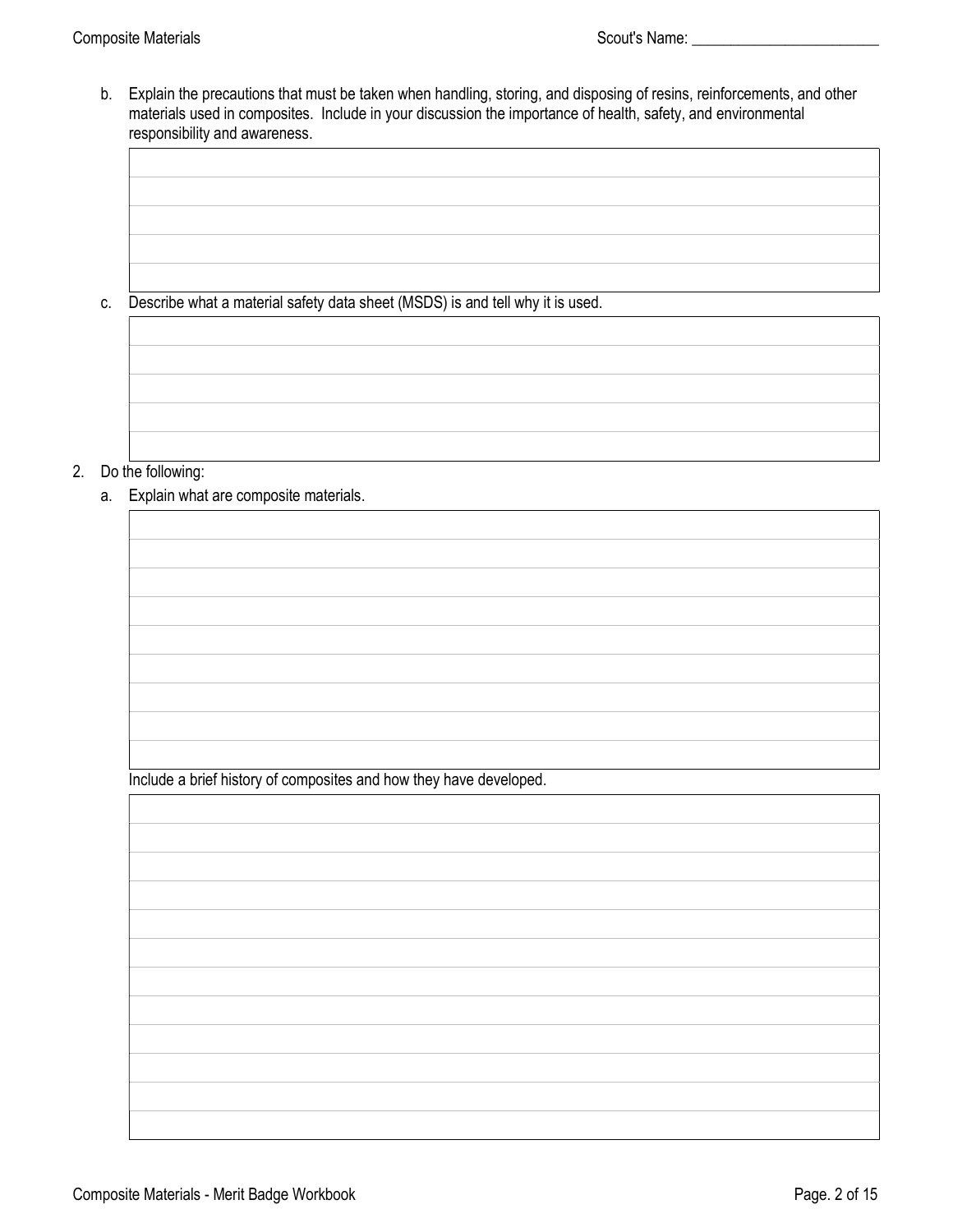b. Compare the similarities and differences between composites and wood, aluminum, copper, and steel. Explain the physical, electrical, mechanical, corrosive, flammability, cost, and other such properties. For each of these raw materials, give one example of how it can be shaped and used for a specific application.

| <b>Composites</b>      |  |
|------------------------|--|
| Physical properties:   |  |
|                        |  |
|                        |  |
| Electrical properties: |  |
|                        |  |
|                        |  |
| Mechanical properties: |  |
|                        |  |
|                        |  |
| Corrosive properties:  |  |
|                        |  |
|                        |  |
| Flammability:          |  |
|                        |  |
|                        |  |
| Cost:                  |  |
|                        |  |
|                        |  |
| Other properties.      |  |
|                        |  |
|                        |  |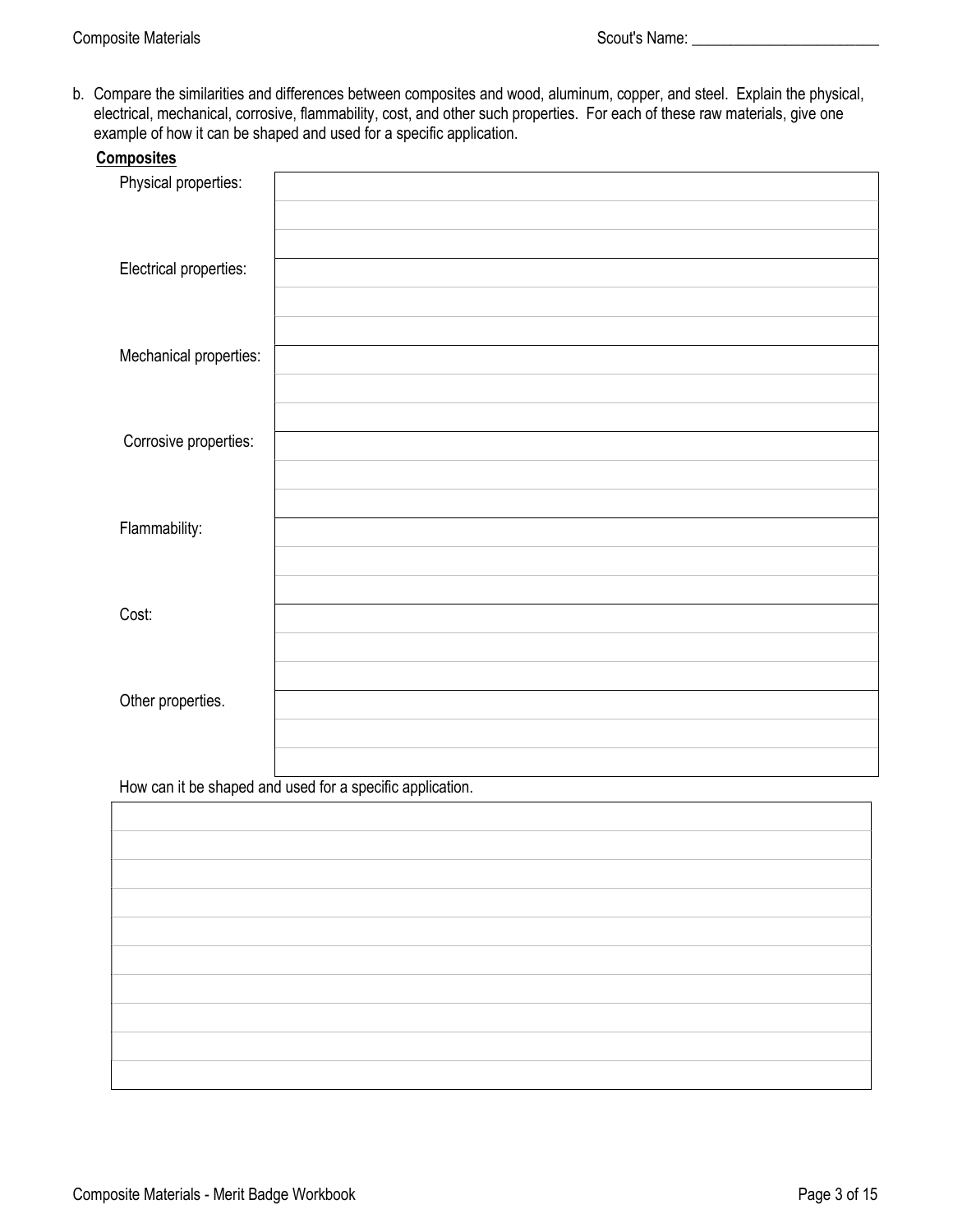#### Wood

| Physical properties:   |  |
|------------------------|--|
|                        |  |
|                        |  |
| Electrical properties: |  |
|                        |  |
|                        |  |
| Mechanical properties: |  |
|                        |  |
| Corrosive properties:  |  |
|                        |  |
|                        |  |
| Flammability:          |  |
|                        |  |
|                        |  |
| Cost:                  |  |
|                        |  |
|                        |  |
| Other properties.      |  |
|                        |  |
|                        |  |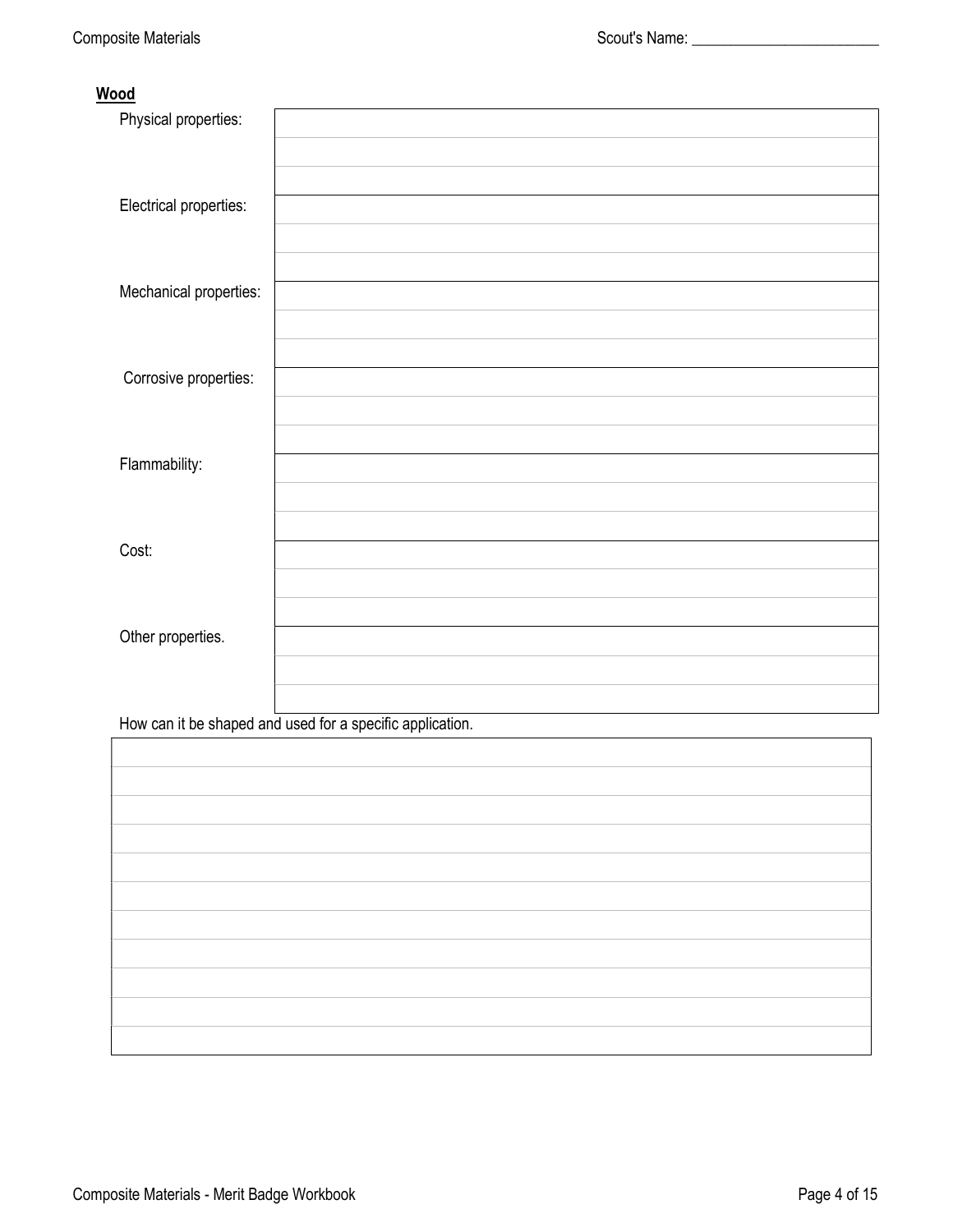#### **Aluminum**

| Physical properties:   |  |
|------------------------|--|
|                        |  |
|                        |  |
| Electrical properties: |  |
|                        |  |
|                        |  |
| Mechanical properties: |  |
|                        |  |
|                        |  |
| Corrosive properties:  |  |
|                        |  |
|                        |  |
| Flammability:          |  |
|                        |  |
|                        |  |
| Cost:                  |  |
|                        |  |
|                        |  |
| Other properties.      |  |
|                        |  |
|                        |  |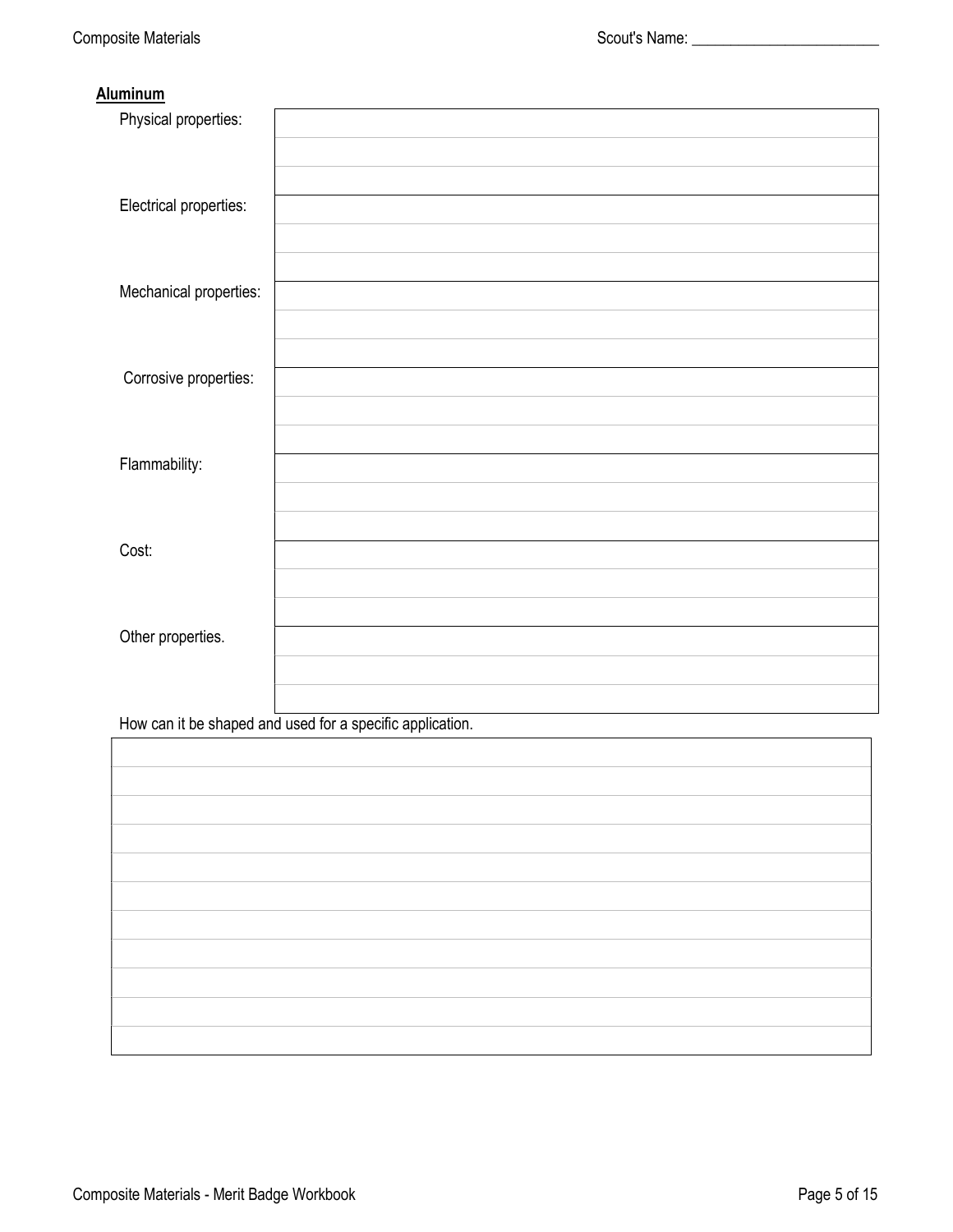#### **Copper**

| Physical properties:   |  |
|------------------------|--|
|                        |  |
|                        |  |
| Electrical properties: |  |
|                        |  |
|                        |  |
| Mechanical properties: |  |
|                        |  |
|                        |  |
| Corrosive properties:  |  |
|                        |  |
|                        |  |
| Flammability:          |  |
|                        |  |
|                        |  |
| Cost:                  |  |
|                        |  |
|                        |  |
| Other properties.      |  |
|                        |  |
|                        |  |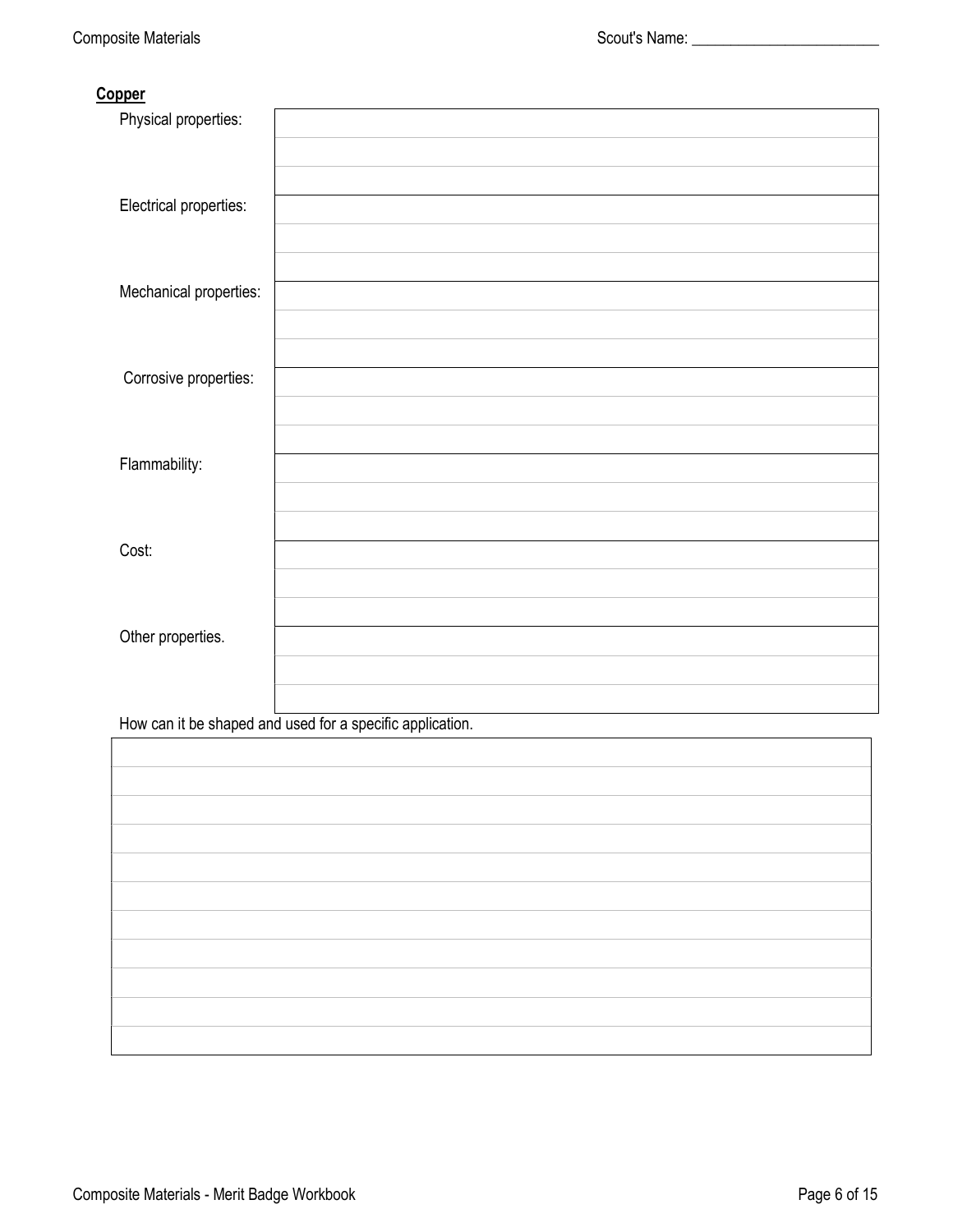#### **Steel**

| Physical properties:   |  |
|------------------------|--|
|                        |  |
|                        |  |
| Electrical properties: |  |
|                        |  |
|                        |  |
| Mechanical properties: |  |
|                        |  |
|                        |  |
| Corrosive properties:  |  |
|                        |  |
|                        |  |
| Flammability:          |  |
|                        |  |
| Cost:                  |  |
|                        |  |
|                        |  |
| Other properties.      |  |
|                        |  |
|                        |  |
|                        |  |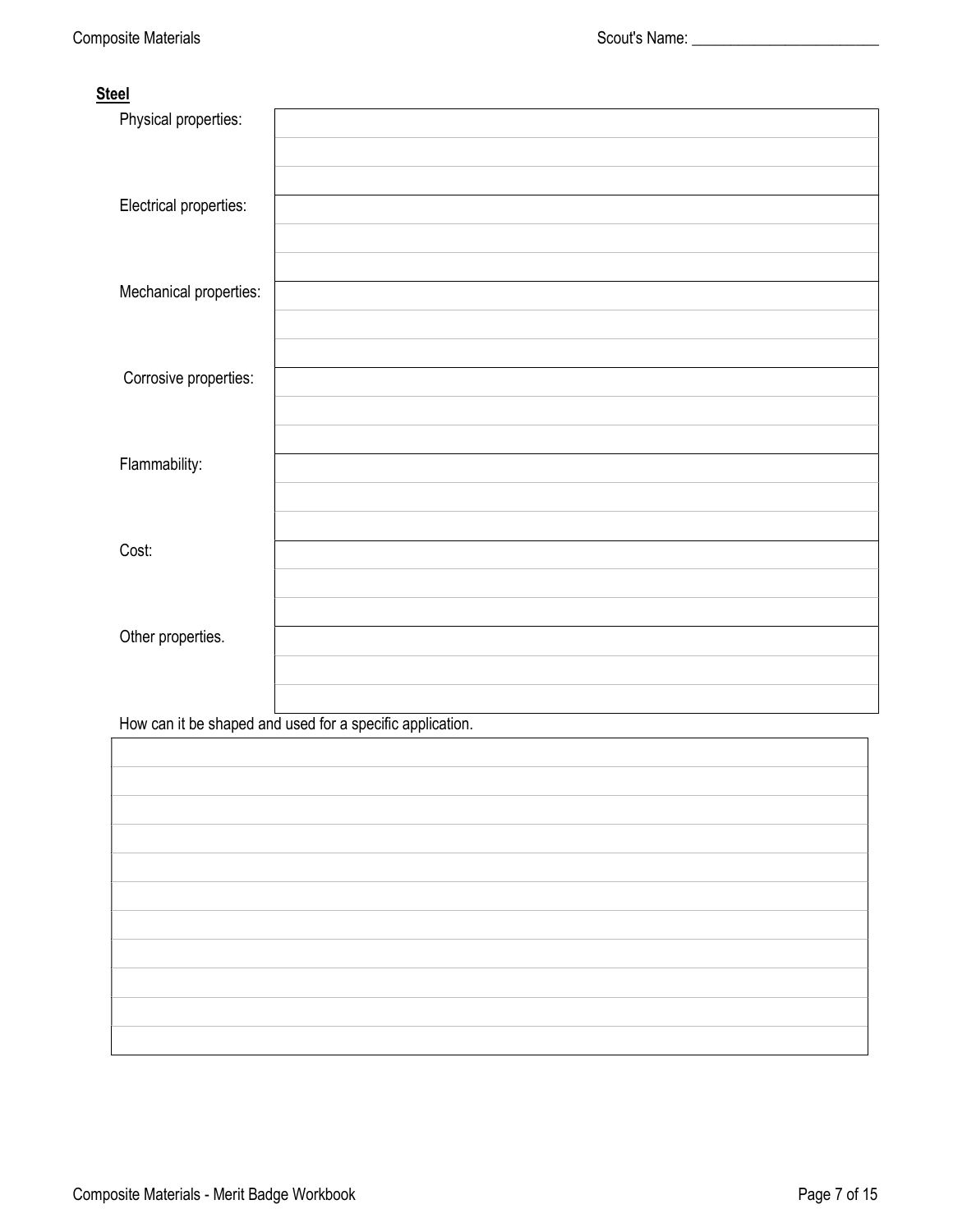3. Describe how composite materials are made.

Then do the following:

a. Discuss three different composite reinforcement materials, their positive and negative characteristics, and their uses. Obtain the MSDS for each one and discuss the toxicity, disposal, and safe-handling sections for these materials.

|                             | <b>Composite Reinforcement Material 1:</b> |  |  |
|-----------------------------|--------------------------------------------|--|--|
| Positive<br>Characteristics |                                            |  |  |
|                             |                                            |  |  |
|                             |                                            |  |  |
| Negative<br>Characteristics |                                            |  |  |
|                             |                                            |  |  |
|                             |                                            |  |  |
|                             |                                            |  |  |
| Uses.                       |                                            |  |  |
|                             |                                            |  |  |
|                             |                                            |  |  |
|                             |                                            |  |  |
| Toxicity                    |                                            |  |  |
|                             |                                            |  |  |
|                             |                                            |  |  |
|                             |                                            |  |  |
| Disposal                    |                                            |  |  |
|                             |                                            |  |  |
|                             |                                            |  |  |
|                             |                                            |  |  |
| Safe-Handling               |                                            |  |  |
|                             |                                            |  |  |
|                             |                                            |  |  |
|                             |                                            |  |  |
|                             |                                            |  |  |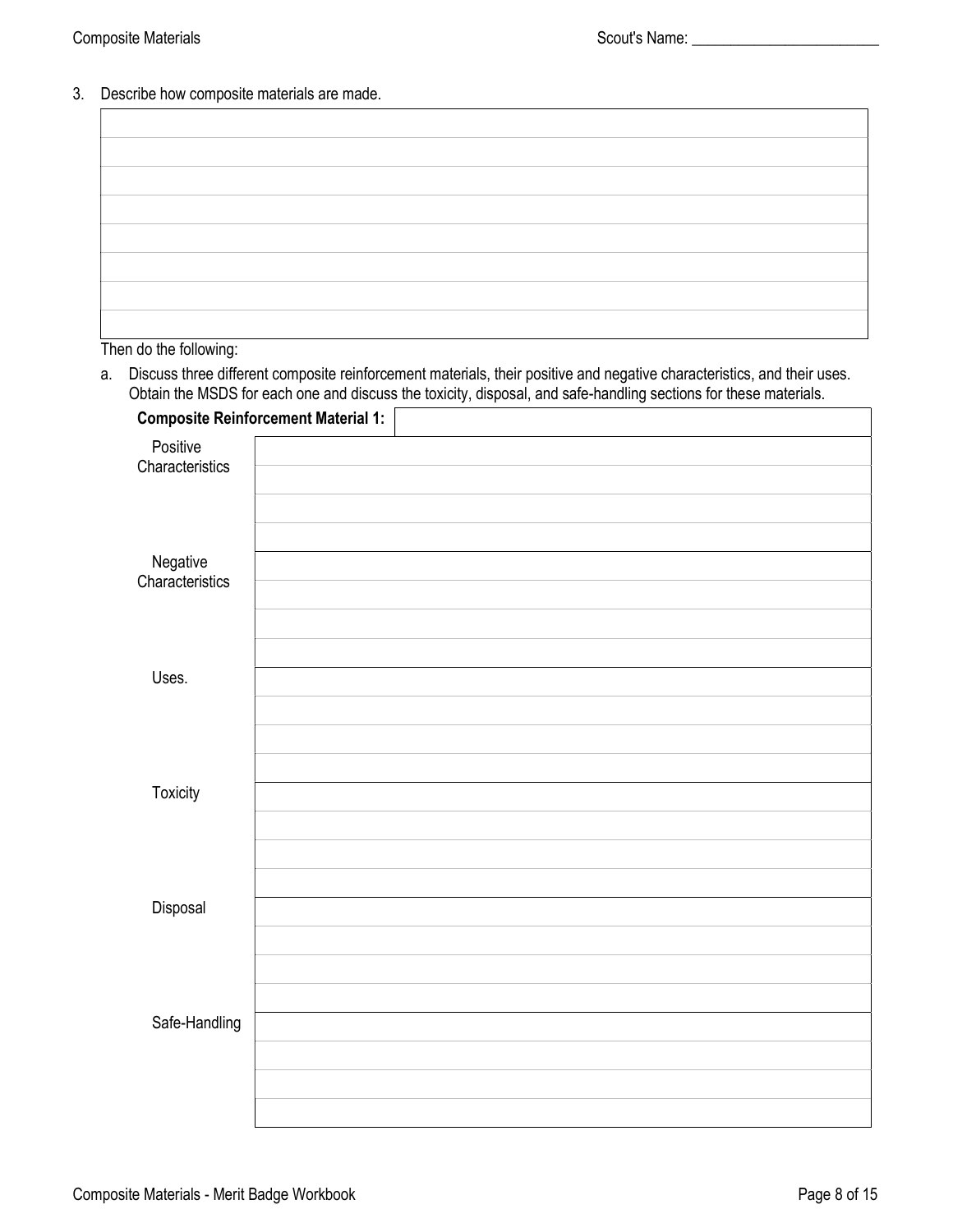|                             | <b>Composite Reinforcement Material 2:</b> |  |
|-----------------------------|--------------------------------------------|--|
| Positive                    |                                            |  |
| Characteristics             |                                            |  |
|                             |                                            |  |
|                             |                                            |  |
|                             |                                            |  |
| Negative<br>Characteristics |                                            |  |
|                             |                                            |  |
|                             |                                            |  |
| Uses.                       |                                            |  |
|                             |                                            |  |
|                             |                                            |  |
|                             |                                            |  |
| Toxicity                    |                                            |  |
|                             |                                            |  |
|                             |                                            |  |
|                             |                                            |  |
|                             |                                            |  |
| Disposal                    |                                            |  |
|                             |                                            |  |
|                             |                                            |  |
|                             |                                            |  |
| Safe-Handling               |                                            |  |
|                             |                                            |  |
|                             |                                            |  |
|                             |                                            |  |
|                             |                                            |  |
|                             | <b>Composite Reinforcement Material 2:</b> |  |
| Positive<br>Characteristics |                                            |  |
|                             |                                            |  |
|                             |                                            |  |
|                             |                                            |  |
| Negative<br>Characteristics |                                            |  |
|                             |                                            |  |
|                             |                                            |  |
|                             |                                            |  |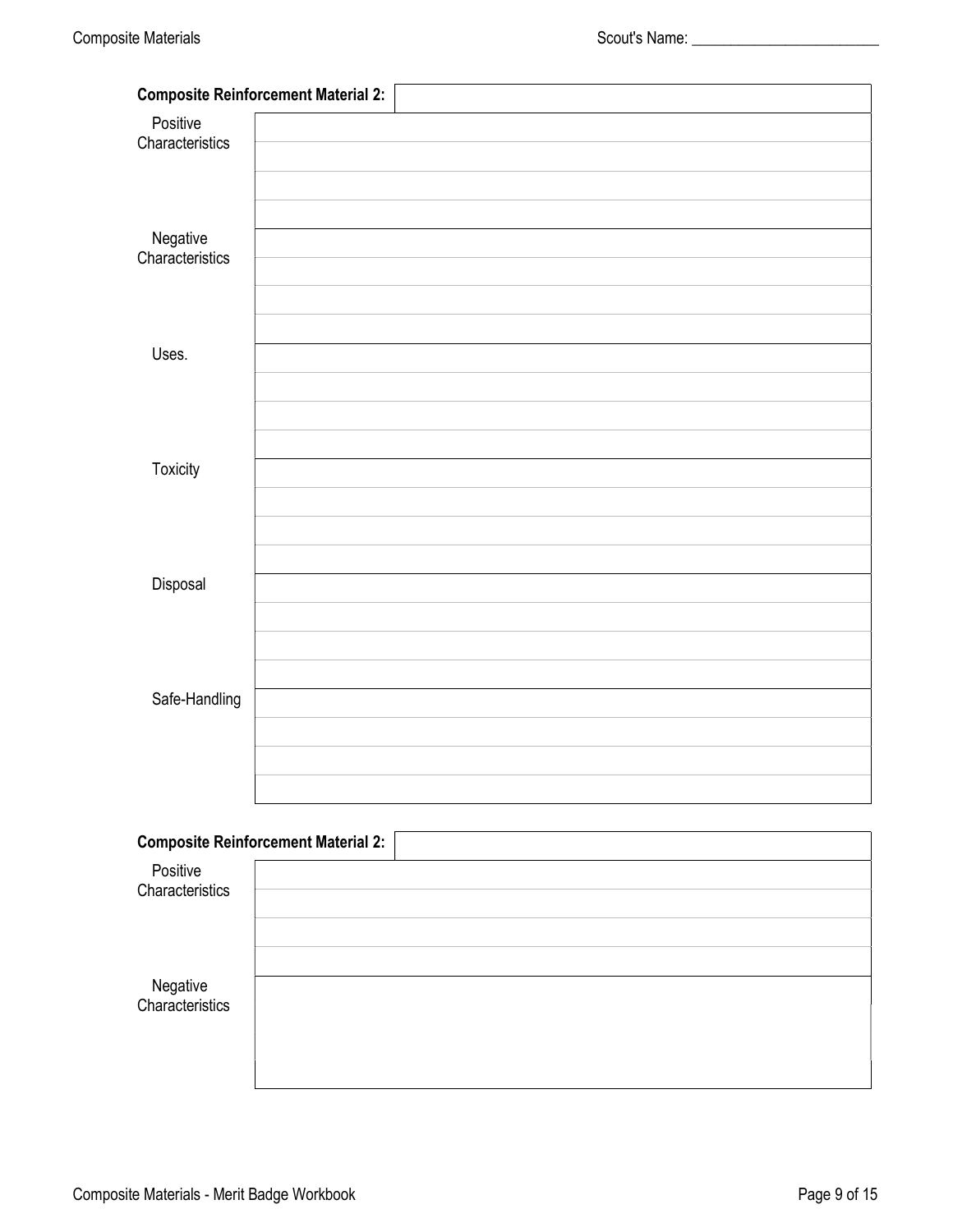| Uses.         |  |
|---------------|--|
|               |  |
|               |  |
|               |  |
|               |  |
|               |  |
|               |  |
|               |  |
|               |  |
| Toxicity      |  |
|               |  |
|               |  |
|               |  |
|               |  |
|               |  |
|               |  |
|               |  |
|               |  |
| Disposal      |  |
|               |  |
|               |  |
|               |  |
|               |  |
|               |  |
|               |  |
|               |  |
|               |  |
| Safe-Handling |  |
|               |  |
|               |  |
|               |  |
|               |  |
|               |  |
|               |  |
|               |  |

b. Discuss three different resins used in composites, their positive and negative characteristics, and their uses. Obtain the MSDS for each one and discuss the toxicity, disposal, and safe-handling sections for these materials. Include thermoset resins and thermoplastic resins in your discussion.

| Resin 1:                    |  |
|-----------------------------|--|
| Positive<br>Characteristics |  |
| Negative<br>Characteristics |  |
| Uses.                       |  |
|                             |  |
| <b>Toxicity</b>             |  |
|                             |  |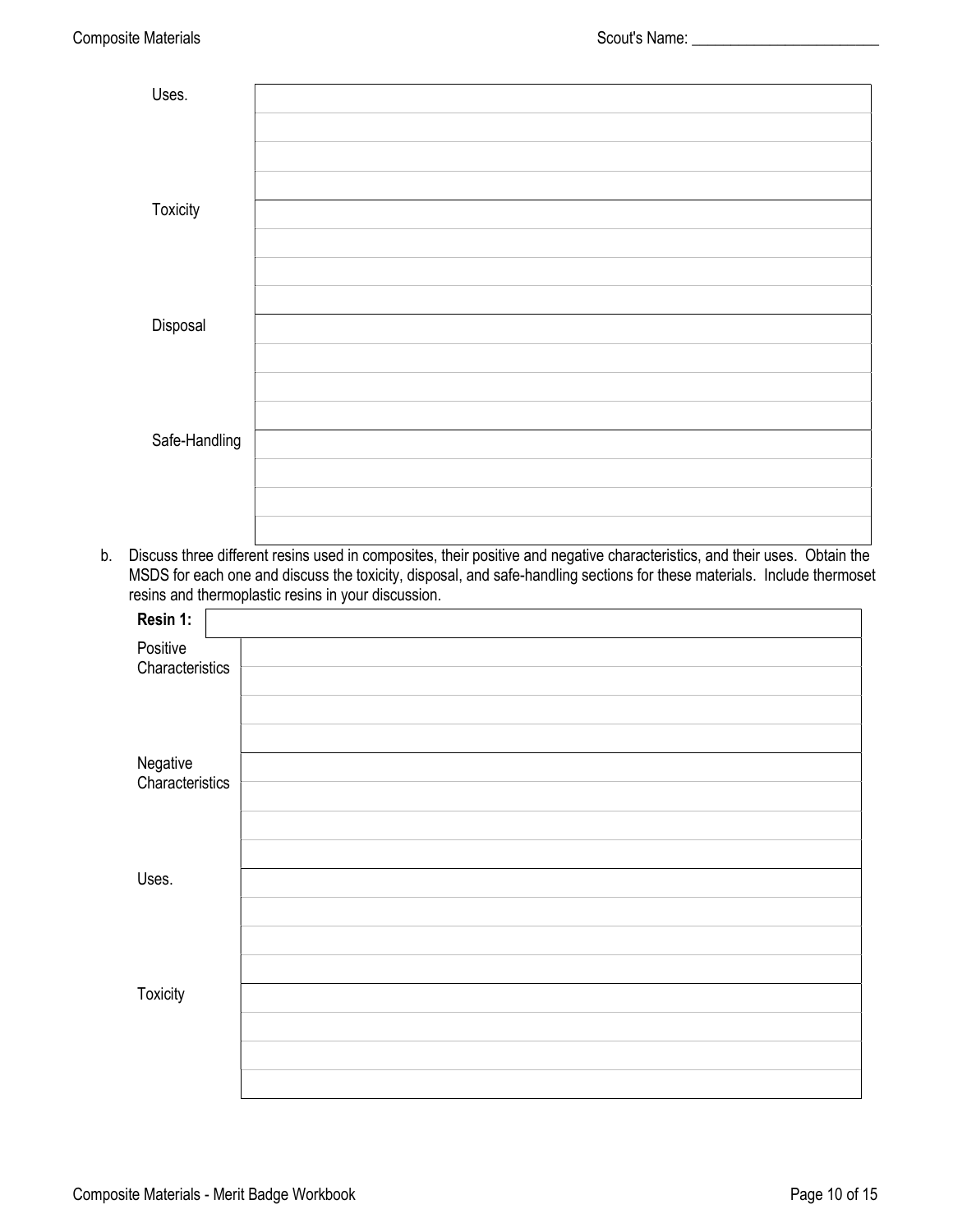| Disposal                    |  |
|-----------------------------|--|
|                             |  |
|                             |  |
|                             |  |
| Safe-Handling               |  |
|                             |  |
|                             |  |
|                             |  |
|                             |  |
| Resin 2:                    |  |
| Positive<br>Characteristics |  |
|                             |  |
|                             |  |
|                             |  |
| Negative<br>Characteristics |  |
|                             |  |
|                             |  |
|                             |  |
| Uses.                       |  |
|                             |  |
|                             |  |
|                             |  |
| Toxicity                    |  |
|                             |  |
|                             |  |
| 0Disposal                   |  |
|                             |  |
|                             |  |
|                             |  |
| Safe-Handling               |  |
|                             |  |
|                             |  |
|                             |  |
|                             |  |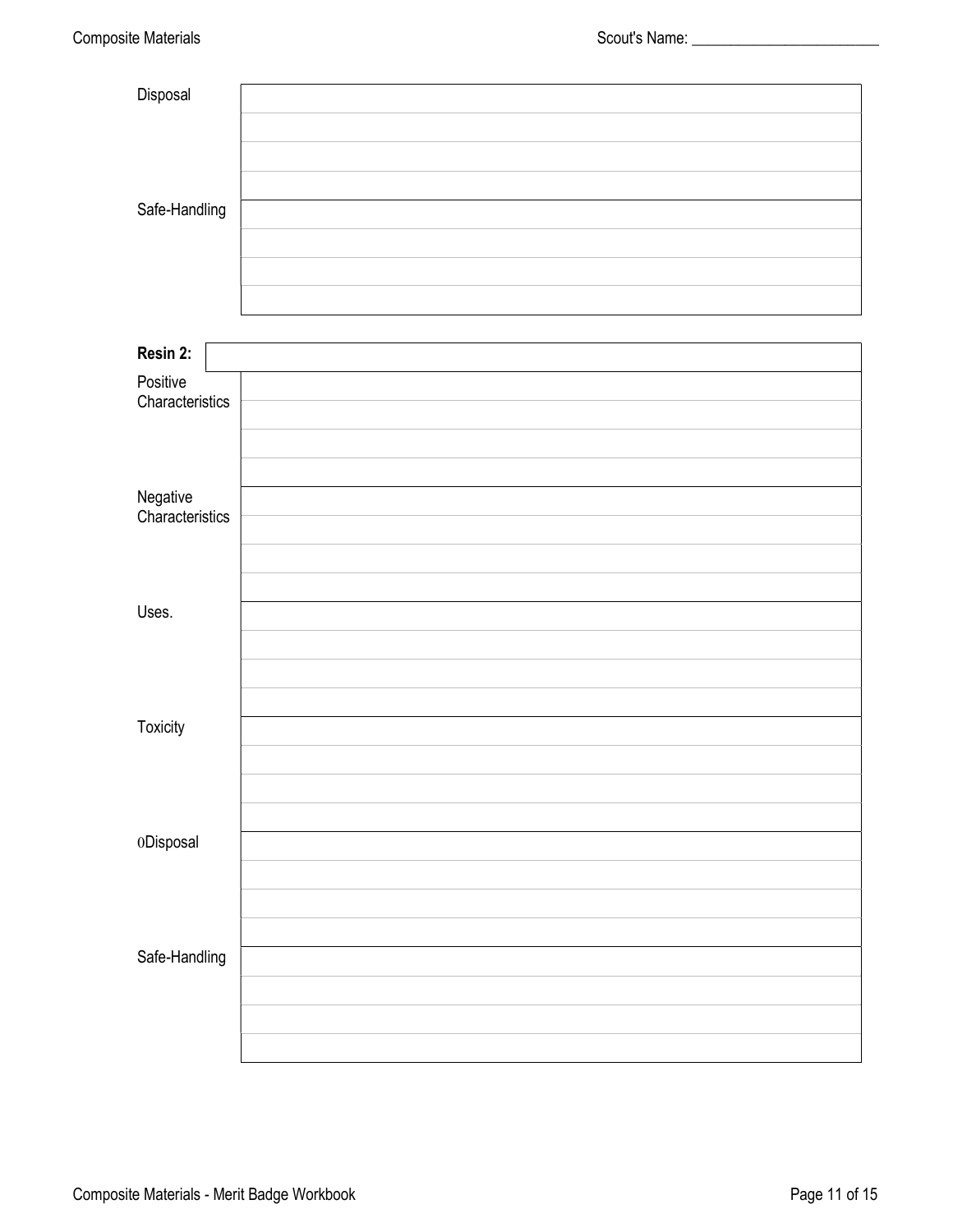| Resin 3:        |                                                                                                                       |
|-----------------|-----------------------------------------------------------------------------------------------------------------------|
| Positive        |                                                                                                                       |
| Characteristics |                                                                                                                       |
|                 |                                                                                                                       |
|                 |                                                                                                                       |
| Negative        |                                                                                                                       |
| Characteristics |                                                                                                                       |
|                 |                                                                                                                       |
|                 |                                                                                                                       |
|                 |                                                                                                                       |
| Uses.           |                                                                                                                       |
|                 |                                                                                                                       |
|                 |                                                                                                                       |
|                 |                                                                                                                       |
| Toxicity        |                                                                                                                       |
|                 |                                                                                                                       |
|                 |                                                                                                                       |
|                 |                                                                                                                       |
|                 |                                                                                                                       |
| Disposal        |                                                                                                                       |
|                 |                                                                                                                       |
|                 |                                                                                                                       |
|                 |                                                                                                                       |
| Safe-Handling   |                                                                                                                       |
|                 |                                                                                                                       |
|                 |                                                                                                                       |
|                 |                                                                                                                       |
| C.              | For each of the three resins you chose for requirement 3b, think of a new application that might be worth developing. |
| Resin 1:        |                                                                                                                       |
| New Application |                                                                                                                       |
|                 |                                                                                                                       |
| Resin 2:        |                                                                                                                       |
|                 |                                                                                                                       |
| New Application |                                                                                                                       |
|                 |                                                                                                                       |
| Resin 3:        |                                                                                                                       |
| New Application |                                                                                                                       |
|                 |                                                                                                                       |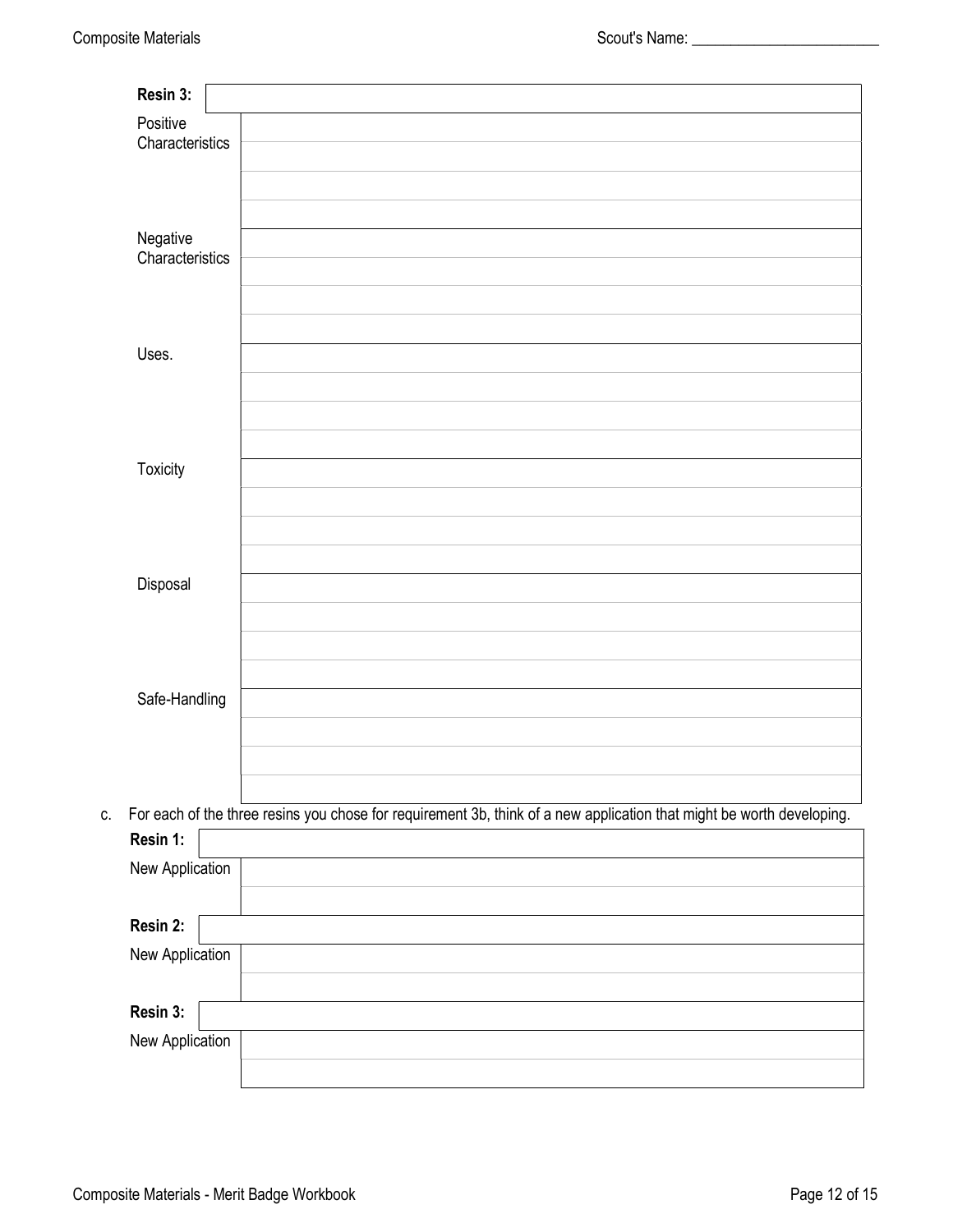- 4. With your parent's permission and your counselor's approval do ONE of the following:
	- a. Visit a company that manufactures or repairs products made with composites. Discuss what you learn with your counselor.

| b. Find three composites-related websites.            |
|-------------------------------------------------------|
|                                                       |
| 1.                                                    |
|                                                       |
| 2.                                                    |
| 3.                                                    |
|                                                       |
| Share and discuss what you learn with your counselor. |
|                                                       |
|                                                       |
|                                                       |
|                                                       |
|                                                       |
|                                                       |
|                                                       |
|                                                       |
|                                                       |
|                                                       |
|                                                       |
|                                                       |
|                                                       |
|                                                       |
|                                                       |
|                                                       |
|                                                       |
|                                                       |
|                                                       |
|                                                       |
|                                                       |
|                                                       |
|                                                       |
|                                                       |
|                                                       |
|                                                       |
|                                                       |
|                                                       |
|                                                       |
|                                                       |
|                                                       |
|                                                       |
|                                                       |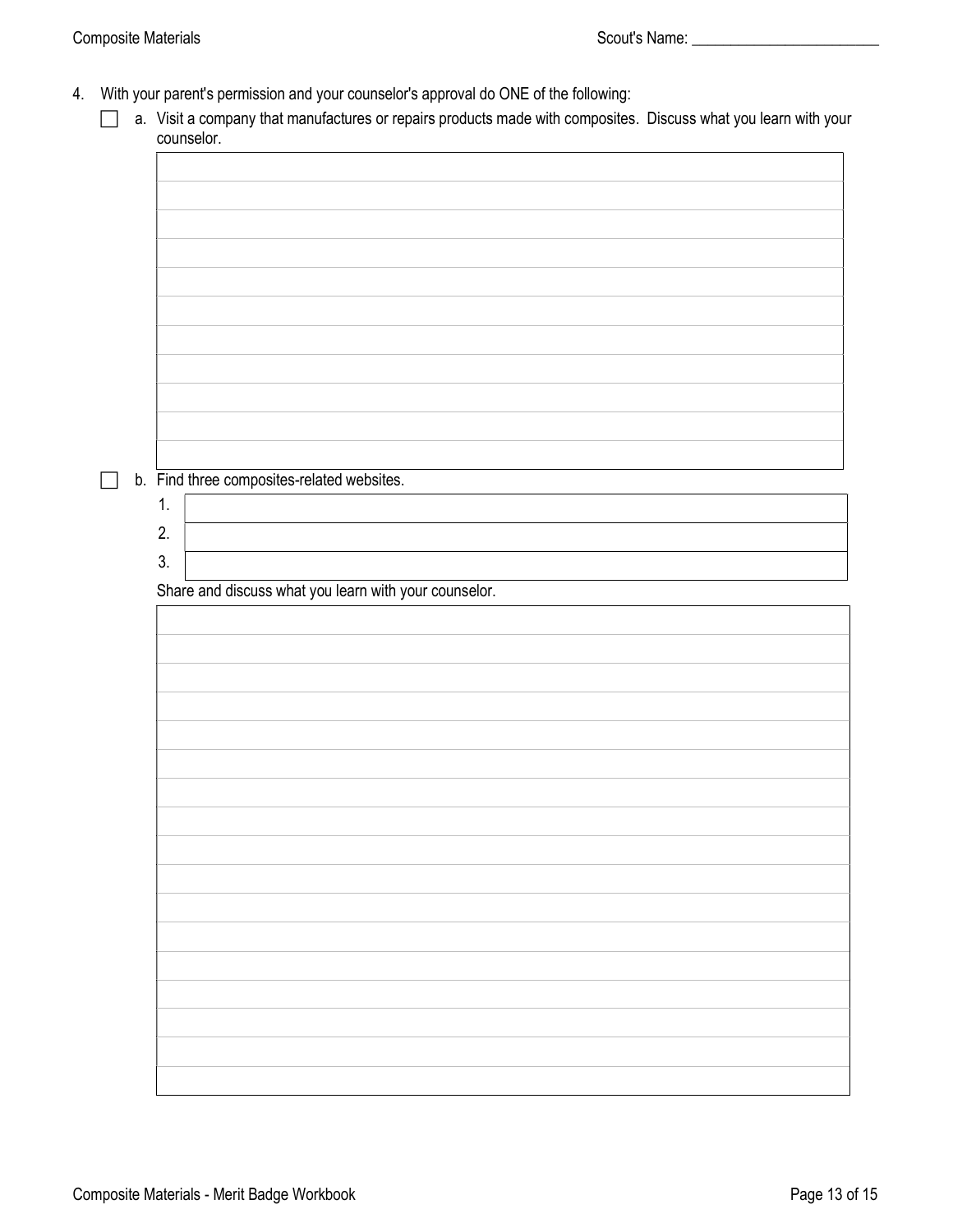- 5. Do the following:
	- a. Use composite materials to complete two projects, at least one of which must come from the Composite Materials merit badge pamphlet. The second project may come from the pamphlet OR may be one you select on your own that has been approved by your counselor in advance.

| Project 1 |                                                                                                                      |
|-----------|----------------------------------------------------------------------------------------------------------------------|
| Project 2 |                                                                                                                      |
|           | With comparisonal and a carbiners. Contain a componie to allow the contactor and top substituted in the local modern |

- $\Box$  b. With your counselor's assistance, find an appropriate site where the projects can be safely completed under your counselor's supervision and/or the supervision of an adult approved by your counselor who is knowledgeable about composites.
	- c. With your counselor, determine how the finished projects will be evaluated.

| Using those guidelines, evaluate the completed projects with your counselor. |  |  |
|------------------------------------------------------------------------------|--|--|
|                                                                              |  |  |
|                                                                              |  |  |
|                                                                              |  |  |
|                                                                              |  |  |
|                                                                              |  |  |
|                                                                              |  |  |
|                                                                              |  |  |
|                                                                              |  |  |
|                                                                              |  |  |
|                                                                              |  |  |
|                                                                              |  |  |
|                                                                              |  |  |
|                                                                              |  |  |
|                                                                              |  |  |
|                                                                              |  |  |
|                                                                              |  |  |
|                                                                              |  |  |
|                                                                              |  |  |
|                                                                              |  |  |
|                                                                              |  |  |
|                                                                              |  |  |
|                                                                              |  |  |
|                                                                              |  |  |
|                                                                              |  |  |
|                                                                              |  |  |
|                                                                              |  |  |
|                                                                              |  |  |
|                                                                              |  |  |
|                                                                              |  |  |
|                                                                              |  |  |
|                                                                              |  |  |
|                                                                              |  |  |
|                                                                              |  |  |
|                                                                              |  |  |
|                                                                              |  |  |
|                                                                              |  |  |
|                                                                              |  |  |
|                                                                              |  |  |